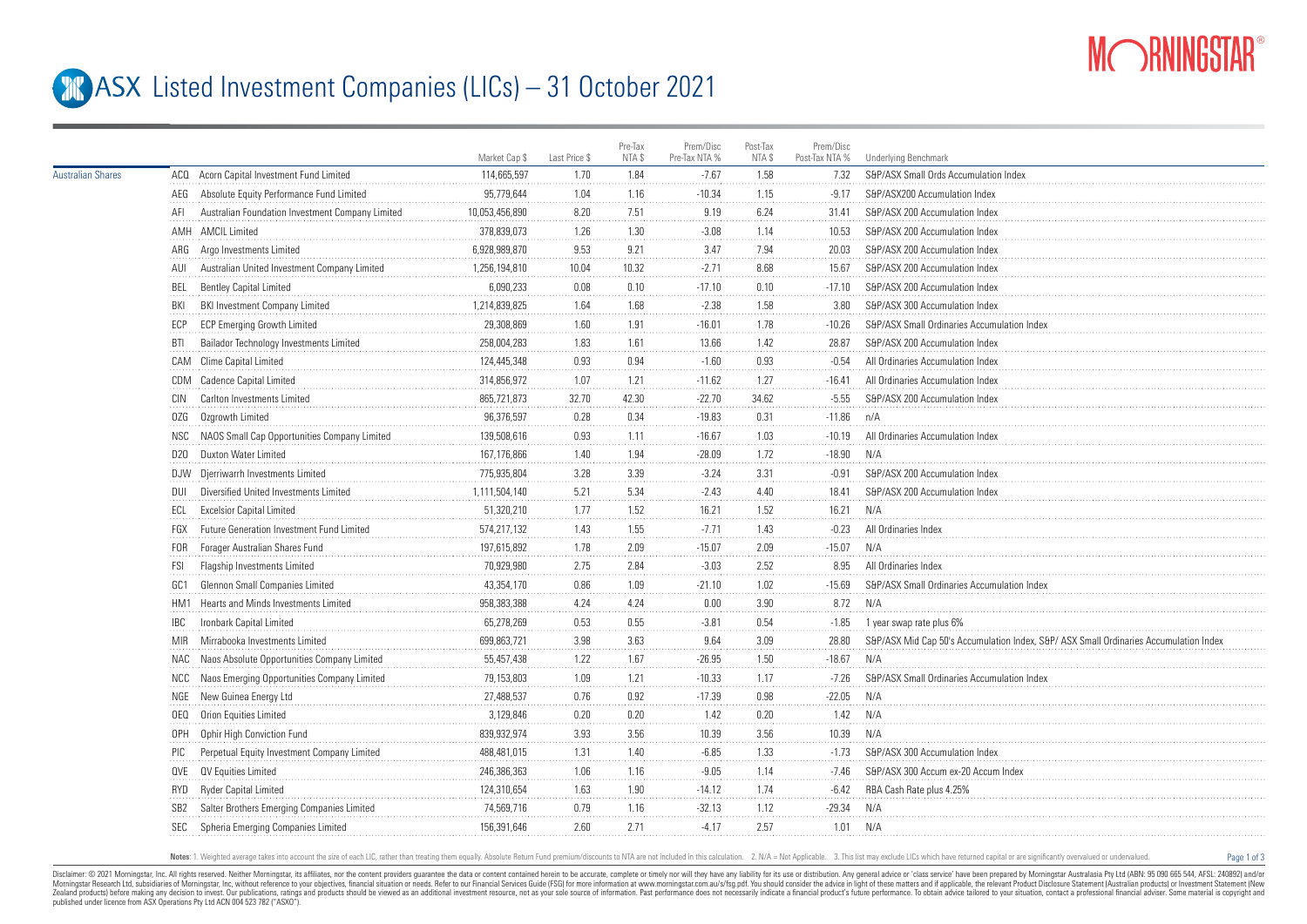

Page 2 of 3

## **ASX** Listed Investment Companies (LICs) – 31 October 2021

|                             |            |                                                     | Market Cap \$ | Last Price \$ | Pre-Tax<br>NTA \$ | Prem/Disc<br>Pre-Tax NTA % | Post-Tax<br>NTA \$ | Prem/Disc<br>Post-Tax NTA % | Underlying Benchmark                                     |
|-----------------------------|------------|-----------------------------------------------------|---------------|---------------|-------------------|----------------------------|--------------------|-----------------------------|----------------------------------------------------------|
| <b>Australian Shares</b>    |            | SNC Sandon Capital Investments Limited              | 131,734,088   | 0.99          | 1.14              | $-13.51$                   | 1.08               | $-8.73$                     | 1 month Bank Bill Swap Rate                              |
|                             |            | WAM WAM Capital Limited                             | 2,049,544,071 | 2.29          | 1.96              | 16.58                      | 1.92               | 19.48                       | All Ordinaries Accumulation Index                        |
|                             |            | WAX WAM Research Limited                            | 331.823.431   | 1.69          | 1.26              | 33.66                      | 1.24               | 35.37                       | All Ordinaries Accumulation Index                        |
|                             |            | WLE WAM Leaders Limited                             | 1.539.927.528 | 1.50          | 1.47              | 1.90                       | 1.40               | 7.08                        | S&P/ASX 200 Accumulation Index                           |
|                             |            | WMI WAM Microcap Limited                            | 422,825,338   | 2.03          | 1.82              | 11.58                      | 1.62               | 25.28                       | N/A                                                      |
|                             |            | WHF Whitefield Limited                              | 638,763,413   | 5.79          | 5.79              | 0.00                       | 5.21               | 11.13                       | S&P/ASX 200 Industrials Accumulation Index               |
|                             |            | WIC Westoz Investment Company Limited               | 159,086,340   | 1.19          | 1.37              | $-12.95$                   | 1.32               | $-9.51$                     | n/A                                                      |
|                             |            | WLS WCM Global Long Short Limited                   | 26,454,630    | 0.70          | 0.85              | $-18.62$                   | 0.78               | $-11.24$                    | N/A                                                      |
| <b>International Shares</b> |            | BHD Benjamin Hornigold Limited                      | 6,763,467     | 0.28          | 0.36              | $-21.79$                   | 0.36               | $-21.79$                    | N/A                                                      |
|                             | CD1        | Cordish Dixon Private Equity Fund I                 | 52,278,379    | 1.34          | 1.50              | $-10.67$                   | 1.50               | $-10.67$                    | N/A                                                      |
|                             |            | CD2 Cordish Dixon Private Equity Fund II            | 95,478,769    | 1.73          | 2.07              | $-16.43$                   | 2.07               | $-16.43$                    | N/A                                                      |
|                             | CD3        | Cordish Dixon Private Equity Fund III               | 131,812,009   | 1.83          | 2.41              | $-24.07$                   | 2.41               | $-24.07$                    | N/A                                                      |
|                             | LSF        | L1 Long Short Fund Limited                          | 1,713,605,311 | 2.81          | 3.12              | $-9.98$                    | 2.86               | $-1.79$                     | S&P/ASX 200 Accumulation Index                           |
|                             | EAI        | Ellerston Asian Investments Limited                 | 141,047,372   | 1.09          | 1.20              | $-8.80$                    | 1.16               | $-5.82$                     | MSCI All Countries Asia Pacific ex Japan Index AUD       |
|                             | VG8        | VGI Partners Asian Investments Limited              | 478,633,469   | 2.15          | $2.58\,$          | $-16.67$                   | 2.58               | $-16.67$                    | N/A                                                      |
|                             | AIB        | Aurora Global Income Trust                          | 1,031,300     | 0.15          | 0.10              | 51.36                      | 0.10               | 51.36                       | N/A                                                      |
|                             | APL.       | Antipodes Global Investment Company Ltd             | 541,646,410   | 1.14          | 1.20              | $-5.26$                    | 1.17               | $-3.07$                     | N/A                                                      |
|                             | FGG        | Future Generation Global Investment Company Limited | 617,971,280   | 1.57          | 1.79              | $-12.36$                   | 1.60               | $-1.78$                     | MSCI World Index AUD                                     |
|                             | <b>FPC</b> | Fat Prophets Global Contrarian Fund Ltd             | 52.829.453    | 1.23          | 1.32              | $-7.18$                    | 1.27               | $-3.51$                     | N/A                                                      |
|                             | GFL        | Global Masters Fund Limited                         | 27,665,750    | 2.58          | 3.14              | $-17.70$                   | 2.61               | $-1.15$                     | S&P 500 US Index                                         |
|                             | GVF        | Global Value Fund Limited                           | 207,596,929   | 1.20          | 1.23              | $-2.33$                    | 1.16               | 3.74                        | BBSW 1 year swap rate plus 4%                            |
|                             |            | Pengana International Equities Limited              | 361,217,205   | 1.42          | 1.50              | $-5.82$                    | 1.44               | $-1.88$                     | N/A                                                      |
|                             | I RT       | Lowell Resources Fund                               | 51,676,066    | 1.76          | 1.93              | $-8.67$                    | 1.93               | $-8.67$                     | N/A                                                      |
|                             | I SX       | Lion Selection Group Limited                        | 72,818,516    | 0.49          | 0.65              | $-24.92$                   | 0.63               | $-22.52$                    | N/A                                                      |
|                             |            | MEC Morphic Ethical Equities Fund Limited           | 72,413,840    | 1.37          | 1.50              | $-9.23$                    | 1.38               | $-1.03$                     | MSCI All Countries World Daily Total Return Net Index AU |
|                             |            | MMJ MMJ Group Holdings Limited                      | 15,866,825    | 0.07          | 0.17              | $-58.95$                   | 0.16               | $-55.83$                    | N/A                                                      |
|                             |            | MGF Magellan Global Fund - Closed Class Units       | 2.934.372.774 | 1.73          | 1.97              | $-12.33$                   | 1.97               | $-12.33$                    | N/A                                                      |
|                             |            | MFF MFF Capital Investments Limited                 | 1,652,756,079 | 2.86          | 3.30              | $-13.33$                   | 2.82               | 1.49                        | N/A                                                      |
|                             | PE1        | Pengana Private Equity Trust                        | 362,523,938   | 1.51          | 1.43              | 5.91                       | 1.43               | 5.91                        | n/A                                                      |
|                             | PGF        | PM Capital Global Opportunities Fund Limited        | 623,301,691   | 1.60          | 1.72              | $-7.02$                    | 1.53               | 4.22                        | MSCI World Net Total Return Index AUD                    |
|                             |            | PMC Platinum Capital Limited                        | 413,391,659   | 1.41          | 1.54              | $-8.55$                    | 1.50               | $-5.96$                     | MSCI All Country World Net Index                         |
|                             | PAF        | PM Capital Asian Opportunities Fund Limited         | 63,063,013    | 1.10          | 1.11              | $-1.06$                    | 1.09               | 0.47                        | MSCI All Country Asia ex-Japan Net Index AUD             |
|                             | PAI        | Platinum Asia Investments Limited                   | 400,232,321   | 1.09          | 1.19              | $-8.74$                    | 1.16               | $-5.85$                     | MSCI All Country Asia ex Japan Net Index AUD             |
|                             | RF1        | Regal Funds Management Limited                      | 581,250,309   | 3.96          | 3.87              | 2.33                       | 3.87               | 2.33                        | MSCI All Country Asia ex Japan Net Index AUD             |
|                             |            |                                                     |               |               |                   |                            |                    |                             |                                                          |

Notes: 1. Weighted average takes into account the size of each LIC, rather than treating them equally. Absolute Return Fund premium/discounts to NTA are not included in this calculation. 2. N/A = Not Applicable. 3. This li

Disclaimer: © 2021 Morninostar, Inc. All rights reseved. Neither Morninostar, its affiliates, nor the content providers quarantee the data or content consined herein to be accurate, complete or timely nor will they have an Morningstar Research Ltd, subsidiaries of Morningstar, Inc, without reference to your objectives, financial stuation or needs. Refer to our Financial Services Guide (FSG) for more information at www.morningstar.com.au/s/fs Zealand products) before making any decision to invest. Our publications, ratings and products should be viewed as an additional investment resource. not as your sole source of information. Past performance does not necess published under licence from ASX Operations Pty Ltd ACN 004 523 782 ("ASXO").